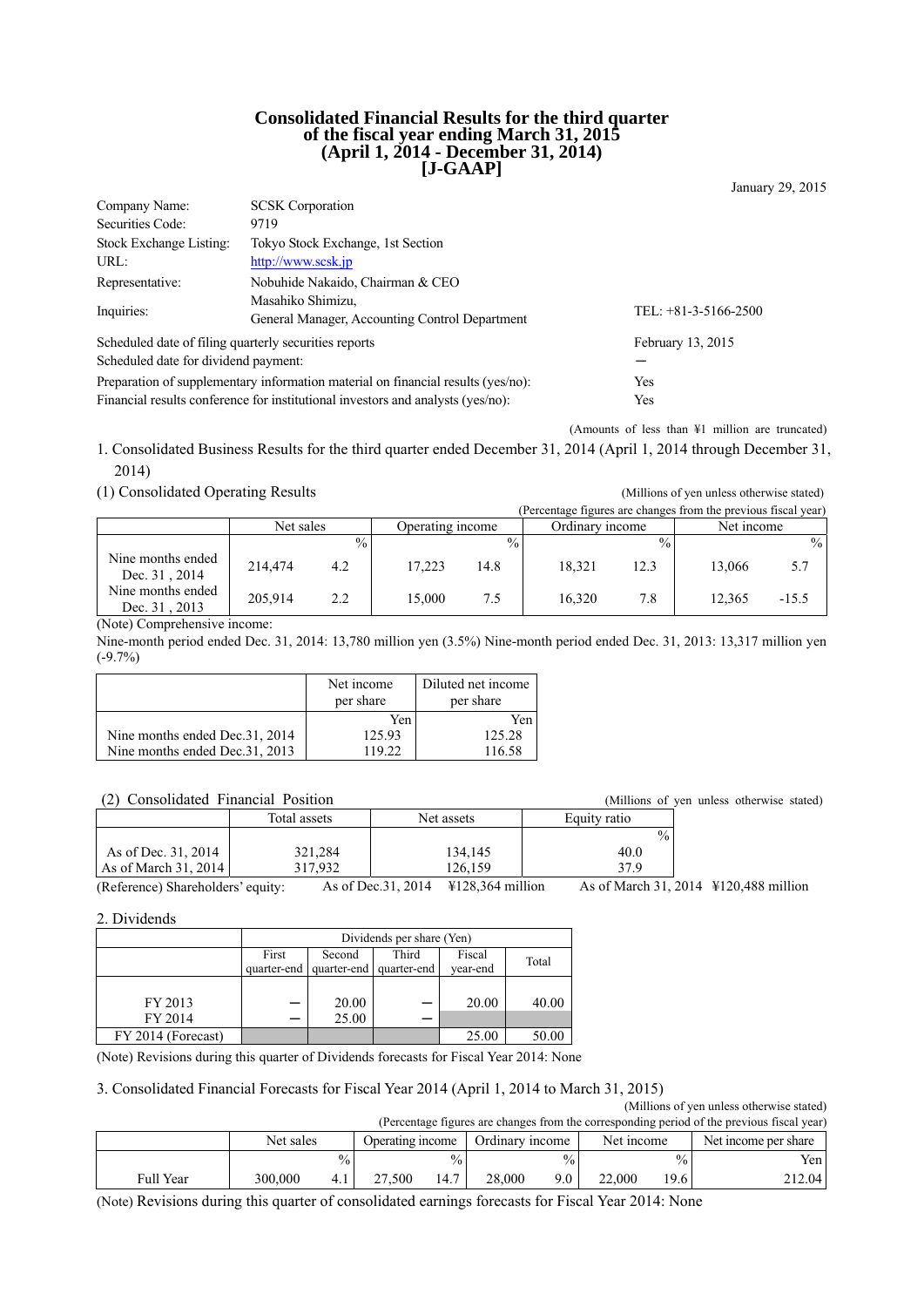- (1) Changes in significant subsidiaries during the period : None
- (2) Adoption of specific accounting procedures in preparing quarterly consolidated financial statements: None
- (3) Changes in accounting policies, changes in accounting estimates and restatement of prior period financial statements after error corrections
	- 1) Changes in accounting policies, changes in accounting standards and other regulations: Yes
	- 2) Changes in accounting policies due to other reasons: None
	- 3) Changes in accounting estimates: None
	- 4) Restatement of prior period financial statements after error corrections: None
- (4) Number of shares issued (Common stock)
	- 1) The number of shares issued as of the period-end (including treasury stock)

|    | As of Dec. 31, 2014                                         | 107,986,403 shares |
|----|-------------------------------------------------------------|--------------------|
|    | As of March 31, 2014                                        | 107,986,403 shares |
| 2) | The number of shares of treasury stock as of the period-end |                    |
|    | As of Dec. 31, 2014                                         | 4,220,196 shares   |
|    | As of March 31, 2014                                        | 4,231,855 shares   |
| 3) | The average number of shares during the period              |                    |
|    | As of Dec. 31, 2014                                         | 103,761,573 shares |
|    | As of Dec. 31, 2013                                         | 103,724,727 shares |
|    |                                                             |                    |

\*Notification regarding the auditing process

 This financial report is not within the scope of the auditing process as prescribed by the Financial Instruments and Exchange Act. Therefore, and as of the time of disclosure, the auditing process of this financial report has not been completed.

\* Cautionary statement concerning appropriate use of financial forecasts and other explanatory notes

- The financial forecasts contained in this document are based on the information currently available and certain assumptions deemed reasonable. Actual results may vary from these forecasts for various reasons. With regard to the assumptions on which financial forecasts are based and other explanatory notes in connection with the use of financial forecasts, please refer to "Qualitative information of Consolidated Financial Forecast for the fiscal year ending March 31, 2015" on page 3.
- SCSK will hold a results briefing for institutional investors and analysts on January 29, 2015. Materials used in the briefing, a transcript of the main questions and answers, and other related information will be published on SCSK's website promptly thereafter.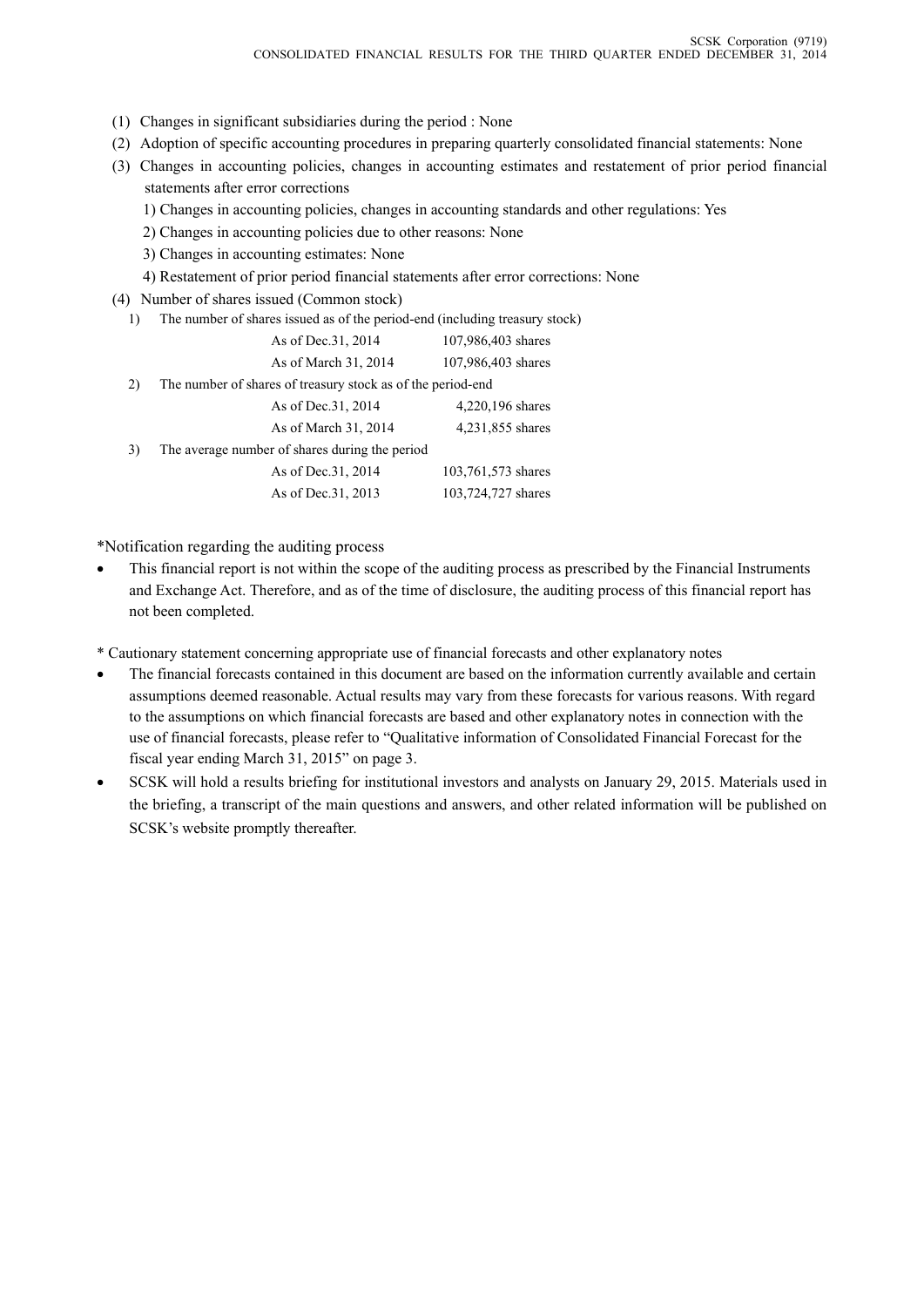# Contents

| (1) |                                                                                                                                                                                                                            |  |
|-----|----------------------------------------------------------------------------------------------------------------------------------------------------------------------------------------------------------------------------|--|
| (2) |                                                                                                                                                                                                                            |  |
| (3) | Qualitative information of Consolidated Financial Forecast for the fiscal year ending March 31, 2015 ············· 3                                                                                                       |  |
|     |                                                                                                                                                                                                                            |  |
| (1) | Transfer of important subsidiaries in the period under review material contact and a 4                                                                                                                                     |  |
| (2) | Adoption of specific accounting procedures in preparing quarterly consolidated financial statements  4                                                                                                                     |  |
| (3) | Changes in accounting policies, changes in accounting estimate and restatement of prior period financial                                                                                                                   |  |
|     |                                                                                                                                                                                                                            |  |
|     | 3. Consolidated Financial Statements <b>Construction</b> Statements 3.                                                                                                                                                     |  |
| (1) |                                                                                                                                                                                                                            |  |
| (2) | Consolidated Statements of Income and Comprehensive Income<br>Theorem Consolidated Statements of Income and Comprehensive Income<br>Theorem Consolidated Statements of Income and Comprehensive Income<br>                 |  |
|     |                                                                                                                                                                                                                            |  |
|     |                                                                                                                                                                                                                            |  |
| (3) | Consolidated Statements of Cash Flows                                                                                                                                                                                      |  |
| (4) | Notes regarding Consolidated Financial Results for the nine-month period ended December 31, 2014 ············11                                                                                                            |  |
|     | (Notes regarding the Premise of a Going Concern) manufactured and the Premise of a Going Concern) manufactured and a state of a Going Concern manufactured and a state of a Going Concern manufactured and a state of $11$ |  |
|     |                                                                                                                                                                                                                            |  |
|     |                                                                                                                                                                                                                            |  |
|     |                                                                                                                                                                                                                            |  |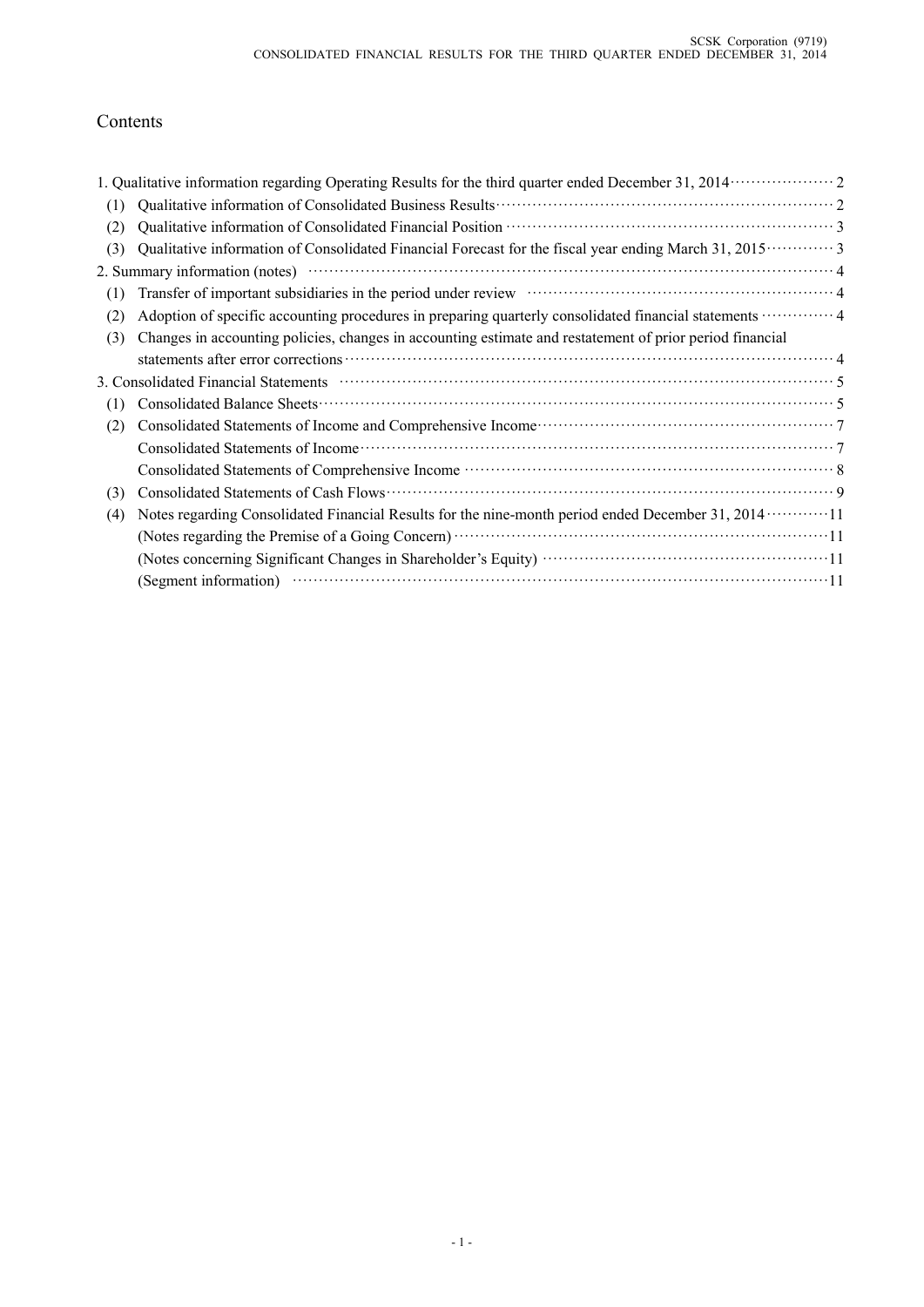## 1. Qualitative information regarding Operating Results for the third quarter ended December 31, 2014

### (1) Qualitative information of Consolidated Business Results

In the nine-month period under review, the Japanese economy continued a mild recovery as capex increased and the employment situation improved, mainly at large companies. However, against a backdrop of instability in financial markets influenced by the sudden drop in the price of oil, inventory investment plateaued as corporate managers of the manufacturing and other industries retained their cautious judgment on the business climate. Additionally, the consumption tax hike in April 2014 continued to have an effect, contributing to the slow pace of housing sales.

 The outlook for the Japanese economy is for a gentle recovery to continue based on improvements in the employment and income environments underpinned by a recovery in corporate earnings and manufacturing activities due to the weaker yen and falling oil prices, and underlying support from economic policy. This is despite moves towards monetary normalization in the U.S. and concerns about a downturn in European and developing economies.

 In these economic conditions, in the IT services market, IT investment by corporations has gradually become more aggressive, leading to higher investment demand.

 In the financial industry, systems investment has strengthened overall on strong demand for systems development from various financial institution including large banks and systems investment for responding to changes to systems.

 In the manufacturing industry, although a cautious attitude among some companies is currently evident, IT demand is being actualized at many others, reflecting an increase in corporate customers who are considering strategic IT investment to strengthen manufacturing and sales activities and globalization of business.

 Many companies are also considering renewing existing aged IT infrastructure, and there is growing demand for cloud-type IT infrastructure services aimed at improving business efficiency and productivity, together with growing needs for data center services.

 The outlook for the IT services market is for continued growth of IT investment at Japanese companies despite increasing recognition among businesses that a shortage of engineers is a growing issue for the entire industry. This growth is driven by the expansion of large-scale systems development projects, including system upgrades, related to financial institutions and government projects, and the spread of cloud services and growth of big data needs that are driving demand for new systems investment.

 In the Company's operating results for the period under review, consolidated net sales increased 4.2% compared to the same period of the previous fiscal year to ¥214,474 million. This reflects an increase in IT demand primarily among manufacturing, financial and telecommunications industry customers. Operating income increased 14.8% to ¥17,223 million, reflecting a decrease in unprofitable projects and increased profit margin due to higher business efficiency, among other factors. Ordinary income also increased by 12.3% to ¥18,321 million which, along with the increase in operating income, offset the effects of booking of expected expenses for office relocation, resulting in an increase in net income of 5.7% to ¥13,066 million.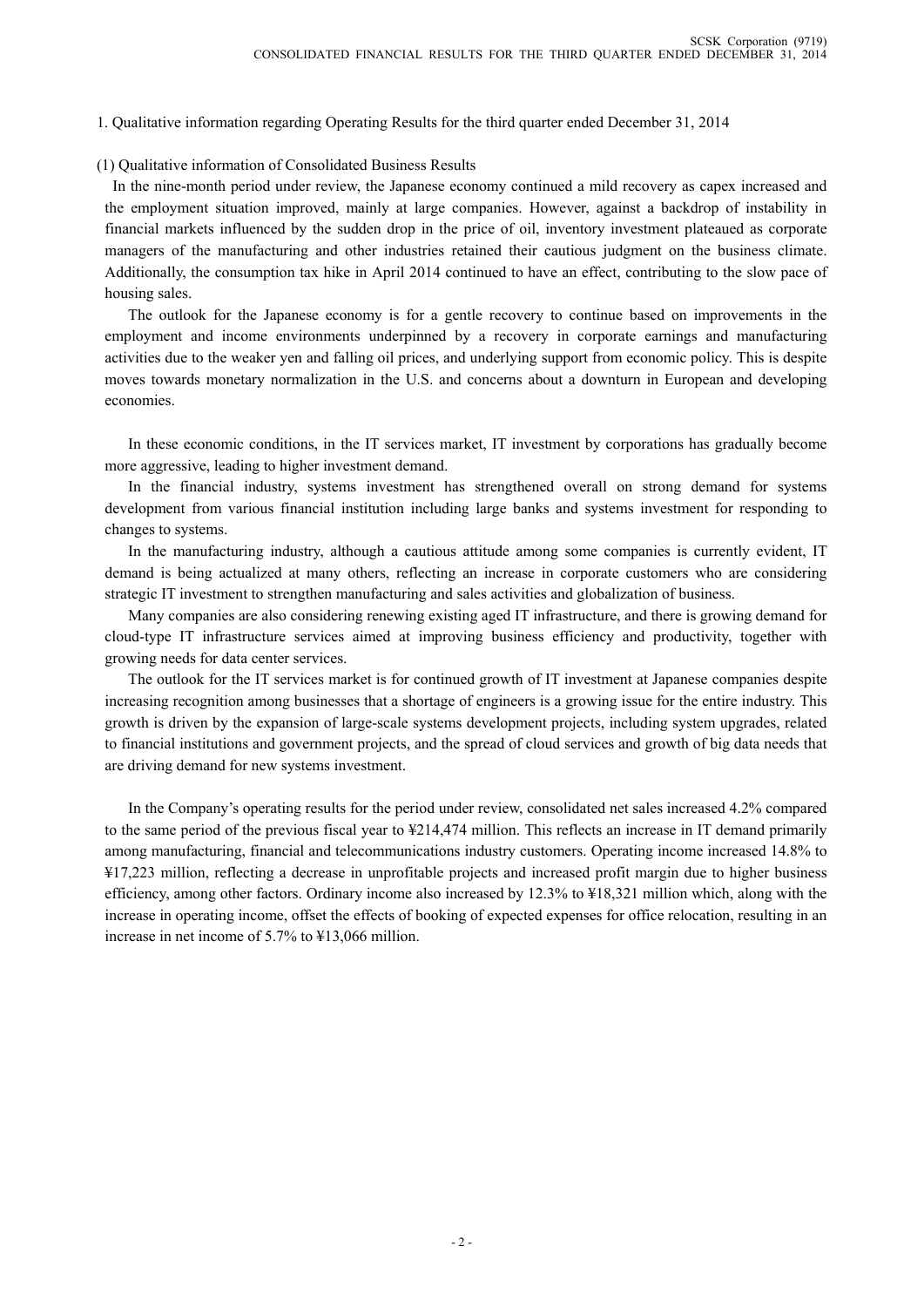## **(2) Qualitative information of Consolidated Financial Position**

Cash and cash equivalents ("cash") as of December 31, 2014 increased ¥12,900 million compared to March 31, 2014 to ¥71,905 million. The increase or decrease in each cash flow type and the main factors for such changes are as follows.

Cash flow from operating activities

Net cash provided by operating activities was ¥18,556 million.

The main cash inflow factors were net income before income taxes and minority interests of ¥15,415 million, depreciation of ¥5,077 million and a ¥10,926 million increase in capital stemming from a decrease in accounts receivable. The main cash outflow factors were an increase in inventories of ¥4,262 million and a decrease in accounts payable of ¥3,441 million.

Cash flow from investing activities

Net cash used in investing activities was ¥2,253 million.

The main cash inflow factor was repayments of deposits of ¥10,000 million. The main cash outflow factors were payments for the acquisition of tangible fixed assets of ¥5,772 million and acquisition of intangible fixed assets of ¥1,945 million.

Cash flow from financing activities

Net cash used in financing activities was ¥8,031 million.

The main cash outflow factors were a decrease in funds due to repayment of borrowings of ¥2,000 million (net) and dividend payments of ¥2,079 million (¥20 per share) for the year-end dividend of the fiscal year ended March 31, 2014 and ¥2,599 million (¥25 per share) for the interim period of the fiscal year ending March 31, 2015.

## **(3) Qualitative information of Consolidated Financial Forecast for the fiscal year ending March 31, 2015**

Business performance for the third quarter was generally in accordance with forecasts and there are no changes to the full-year forecast issued on April 30, 2014.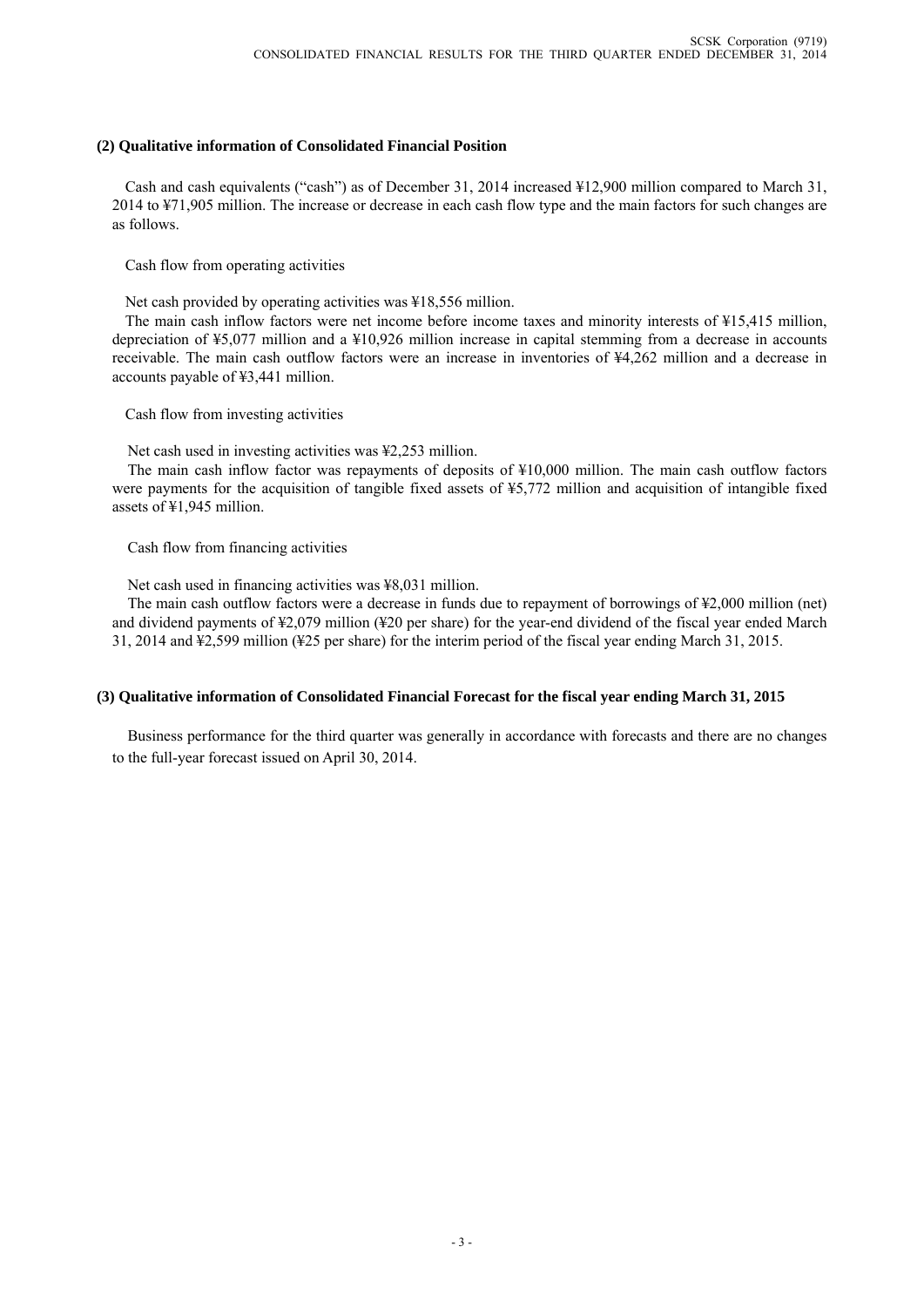### **2. Summary information (notes)**

### **(1) Transfer of important subsidiaries in the third quarter under review**

No applicable items

#### **(2) Adoption of specific accounting procedures in preparing quarterly consolidated financial statements**

No applicable items

## **(3) Changes in accounting policies, changes in accounting estimates and restatement of prior period financial statements after error corrections**

SCSK has adopted the Accounting Standard for Retirement Benefits (ASBJ Statement No. 26, May 17, 2012; "the Accounting Standard for Retirement Benefits") and the Guidance on Accounting Standard for Retirement Benefits (ASBJ Guidance No. 25, May 17, 2012; "the Guidance on Accounting Standard for Retirement Benefits") from the first quarter of the current fiscal year and has reviewed the calculation method of retirement benefit obligations and service costs in accordance with the stipulations of Article 35 of the Accounting Standard for Retirement Benefits and Article 67 of the Guidance on Accounting Standard for Retirement Benefits. The period allocation methodology for the estimated retirement benefit amount was changed from a straight line basis to payment calculation type, and the determination of the discount rate was changed from a single discount rate to plural discount rates (yield curve).

In accordance with transitional treatment as stipulated in Article 37 of the Accounting Standard for Retirement Benefits for the application of accounting standards for retirement benefits, the impact on retained earnings resulting from the change has been recorded in Changes in accounting policy for retirement benefit obligations and service cost at the beginning of the period under review.

As a result of this change, retirement benefit-related assets decreased by ¥1,680 million and retained earnings decreased by ¥964 million at the beginning of the first quarter. The resulting effect on profit and loss is immaterial. This effect has been omitted from the Segment information section because it is immaterial.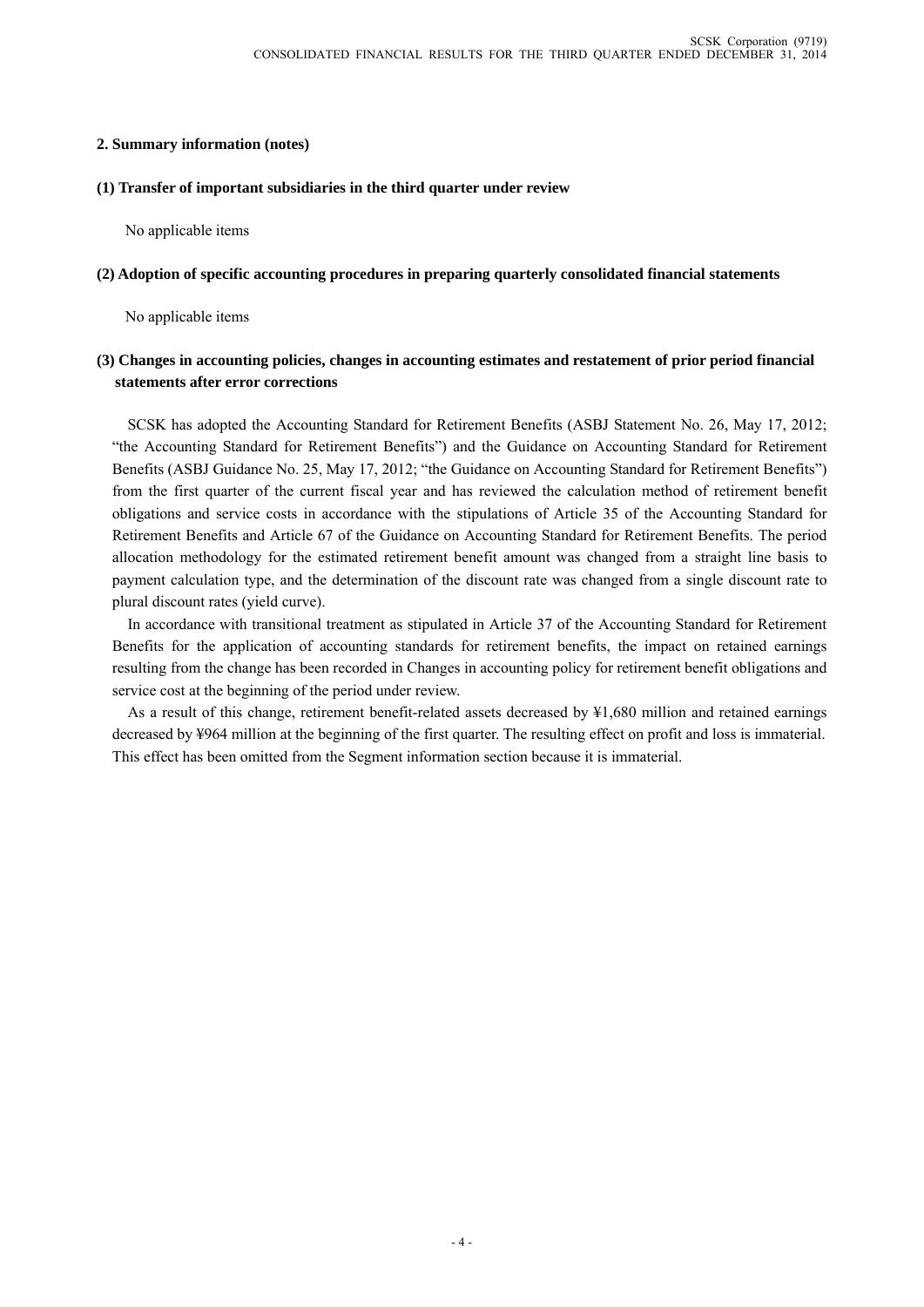## **3. Consolidated Financial Statements**

## **(1) Consolidated Balance Sheets**

|                                     |                     | (Unit: Millions of Yen) |
|-------------------------------------|---------------------|-------------------------|
|                                     | As of Mar. 31, 2014 | As of Dec. 31, 2014     |
| <b>ASSETS</b>                       |                     |                         |
| Current assets                      |                     |                         |
| Cash and deposits                   | 19,156              | 27,574                  |
| Notes and accounts receivable-trade | 63,372              | 52,953                  |
| <b>Securities</b>                   | 1,101               | 900                     |
| Operational investment securities   | 40,372              | 36,936                  |
| Merchandise and finished goods      | 2,459               | 7,103                   |
| Work in process                     | 1,757               | 1,409                   |
| Raw materials and supplies          | 28                  | 25                      |
| Deposits paid                       | 58,864              | 54,284                  |
| Other                               | 23,814              | 30,732                  |
| Allowance for doubtful accounts     | $-30$               | $-28$                   |
| Total current assets                | 210,896             | 211,892                 |
| Non-current assets                  |                     |                         |
| Property, plant and equipment       |                     |                         |
| Buildings and structures, net       | 25,194              | 23,804                  |
| Land                                | 20,681              | 20,681                  |
| Others, net                         | 11,311              | 15,380                  |
| Total property, plant and equipment | 57,187              | 59,865                  |
| Intangible assets                   |                     |                         |
| Goodwill                            | 251                 | 189                     |
| Other                               | 6,964               | 7,240                   |
| Total intangible assets             | 7,216               | 7,430                   |
| Investments and other assets        |                     |                         |
| Investment securities               | 8,313               | 8,546                   |
| Other                               | 34,571              | 33,792                  |
| Allowance for doubtful accounts     | $-252$              | $-243$                  |
| Total investments and other assets  | 42,632              | 42,095                  |
| Total non-current assets            | 107,036             | 109,391                 |
| Total assets                        | 317,932             | 321,284                 |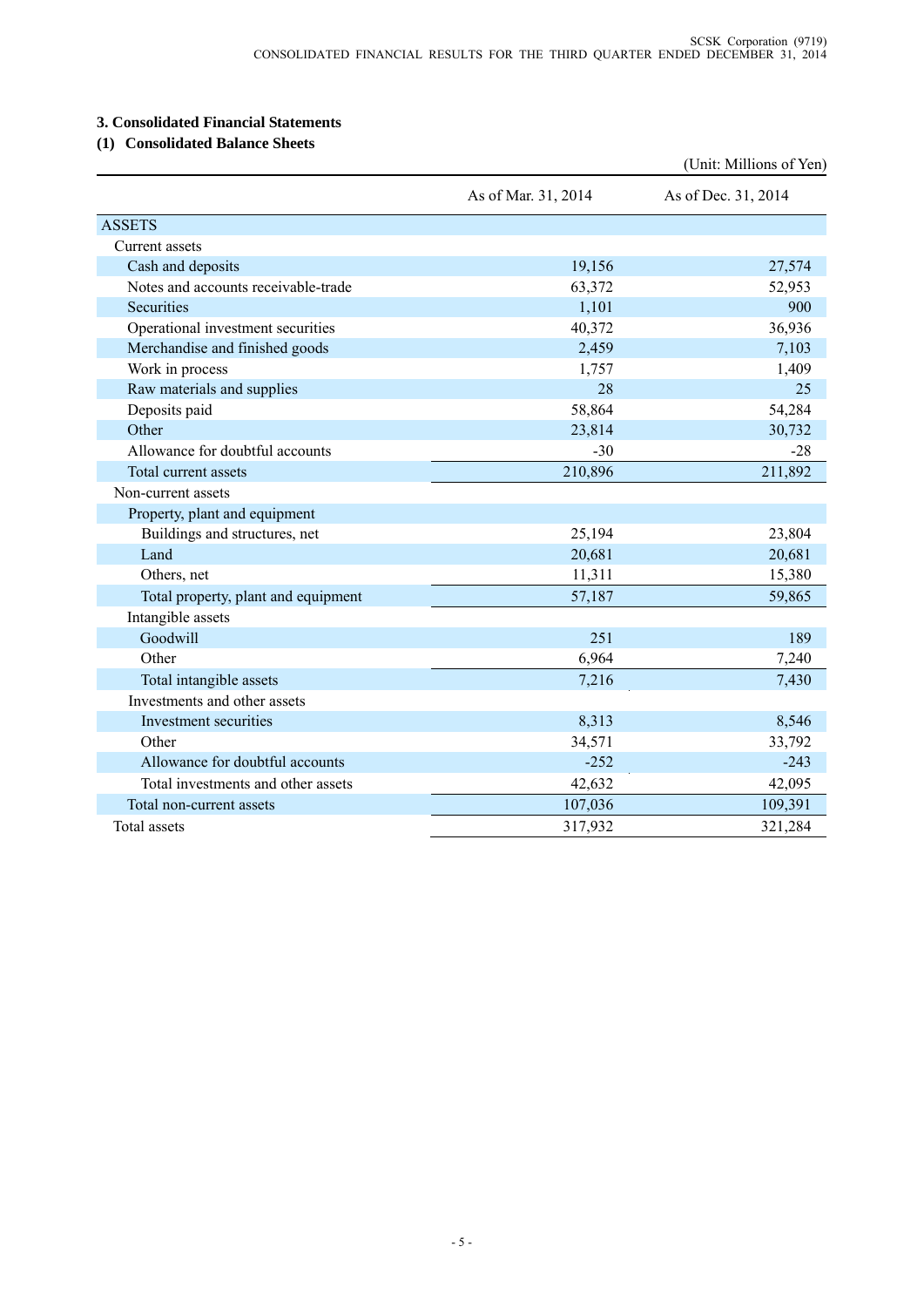|                                                       |                     | (Unit: Millions of Yen) |
|-------------------------------------------------------|---------------------|-------------------------|
|                                                       | As of Mar. 31, 2014 | As of Dec. 31, 2014     |
| <b>LIABILITIES</b>                                    |                     |                         |
| <b>Current liabilities</b>                            |                     |                         |
| Notes and accounts payable-trade                      | 19,644              | 16,675                  |
| Short-term loans payable                              | 17,000              | 10,000                  |
| Current portion of long-term loans payable            |                     | 10,000                  |
| Income taxes payable                                  | 2,471               | 446                     |
| Provision for bonuses                                 | 7,492               | 3,309                   |
| Provision for directors' bonuses                      | 121                 | 71                      |
| Provision for loss on construction contracts          | 78                  | 105                     |
| Deposits received of prepaid cards                    | 70,647              | 74,965                  |
| Other                                                 | 28,069              | 31,638                  |
| Total current liabilities                             | 145,524             | 147,210                 |
| Non-current liabilities                               |                     |                         |
| Bonds payable                                         | 20,000              | 20,000                  |
| Long-term loans payable                               | 20,000              | 15,000                  |
| Provision for directors' retirement benefits          | 29                  | 24                      |
| Net defined benefit liability                         | 192                 | 194                     |
| Asset retirement obligations                          | 1,508               | 1,415                   |
| Other                                                 | 4,517               | 3,294                   |
| Total non-current liabilities                         | 46,248              | 39,927                  |
| <b>Total liabilities</b>                              | 191,773             | 187,138                 |
| <b>NET ASSETS</b>                                     |                     |                         |
| Shareholders' equity                                  |                     |                         |
| Capital stock                                         | 21,152              | 21,152                  |
| Capital surplus                                       | 3,061               | 3,059                   |
| Retained earnings                                     | 101,176             | 108,600                 |
| Treasury stock                                        | $-8,510$            | $-8,492$                |
| Total shareholders' equity                            | 116,880             | 124,320                 |
| Accumulated other comprehensive income                |                     |                         |
| Valuation difference on available-for-sale securities | 1,129               | 1,411                   |
| Deferred gains or losses on hedges                    | $-0$                | 60                      |
| Foreign currency translation adjustment               | $-57$               | 216                     |
| Remeasurements of defined benefit plans               | 2,537               | 2,356                   |
| Total accumulated other comprehensive income          | 3,608               | 4,044                   |
| Subscription rights to shares                         | 135                 | 125                     |
| Minority interests                                    | 5,535               | 5,655                   |
| Total net assets                                      | 126,159             | 134,145                 |
| Total liabilities and net assets                      | 317,932             | 321,284                 |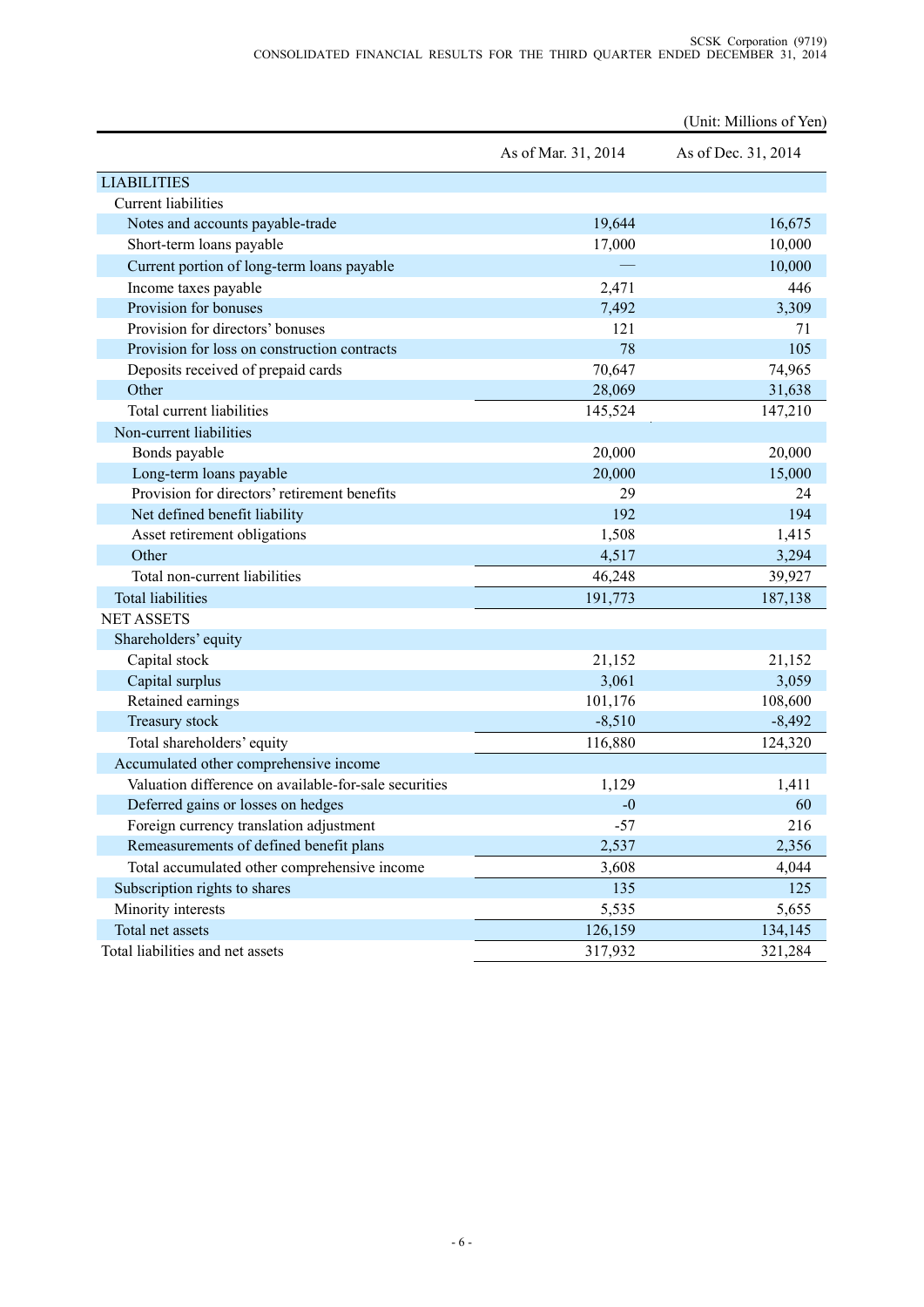## **(2) Consolidated Statements of Income and Comprehensive Income Consolidated Statements of Income**

|                                                                  |                                       | (Unit: Millions of Yen)               |
|------------------------------------------------------------------|---------------------------------------|---------------------------------------|
|                                                                  | From Apr. 1, 2013<br>to Dec. 31, 2013 | From Apr. 1, 2014<br>to Dec. 31, 2014 |
| Net sales                                                        | 205,914                               | 214,474                               |
| Cost of sales                                                    | 157,605                               | 163,790                               |
| Gross profit                                                     | 48,308                                | 50,684                                |
| Selling, general and administrative expenses                     | 33,307                                | 33,460                                |
| Operating income                                                 | 15,000                                | 17,223                                |
| Non-operating income                                             |                                       |                                       |
| Interest income                                                  | 173                                   | 75                                    |
| Dividends income                                                 | 44                                    | 47                                    |
| Share of profit of entities accounted for using equity<br>method | 202                                   | 246                                   |
| Gain on sales of investment securities                           | 268                                   | $\mathbf{0}$                          |
| Hoard profit of prepaid card                                     | 823                                   | 998                                   |
| Other                                                            | 501                                   | 187                                   |
| Total non-operating income                                       | 2,013                                 | 1,555                                 |
| Non-operating expenses                                           |                                       |                                       |
| Interest expenses                                                | 262                                   | 171                                   |
| Retirement benefit expenses                                      | 195                                   | 195                                   |
| Other                                                            | 236                                   | 91                                    |
| Total non-operating expenses                                     | 694                                   | 458                                   |
| Ordinary income                                                  | 16,320                                | 18,321                                |
| Extraordinary income                                             |                                       |                                       |
| Gain on sales of non-current assets                              | $\overline{4}$                        | 2                                     |
| Gain on sales of investment securities                           | 3                                     |                                       |
| Gain on sales of shares of subsidiaries and associates           | $\boldsymbol{0}$                      |                                       |
| Gain on sales of memberships                                     | 12                                    |                                       |
| Gain on reversal of subscription rights to shares                |                                       | $\mathfrak{Z}$                        |
| Total extraordinary income                                       | 21                                    | 5                                     |
| <b>Extraordinary</b> loss                                        |                                       |                                       |
| Loss on retirement of non-current assets                         | 56                                    | 232                                   |
| Loss on sales of non-current assets                              | 25                                    | $\mathbf{0}$                          |
| Loss on valuation of stocks of subsidiaries and affiliates       | 757                                   |                                       |
| Loss on liquidation of subsidiaries                              | 89                                    |                                       |
| Business withdrawal loss                                         | 377                                   |                                       |
| Office transfer related expenses                                 | 739                                   | 1,651                                 |
| Burden of loss on outside the contract                           |                                       | 409                                   |
| Compensation expenses                                            |                                       | 447                                   |
| Contractual termination penalties                                |                                       | 170                                   |
| Total extraordinary loss                                         | 2,045                                 | 2,910                                 |
| Income before income taxes and minority interests                | 14,295                                | 15,415                                |
| Income taxes — current                                           | 1,327                                 | 1,579                                 |
| Income taxes — deferred                                          | 428                                   | 478                                   |
| Total income taxes                                               | 1,756                                 | 2,058                                 |
| Income before minority interests                                 | 12,539                                | 13,357                                |
| Minority interests in income                                     | 173                                   | 290                                   |
| Net income                                                       | 12,365                                | 13,066                                |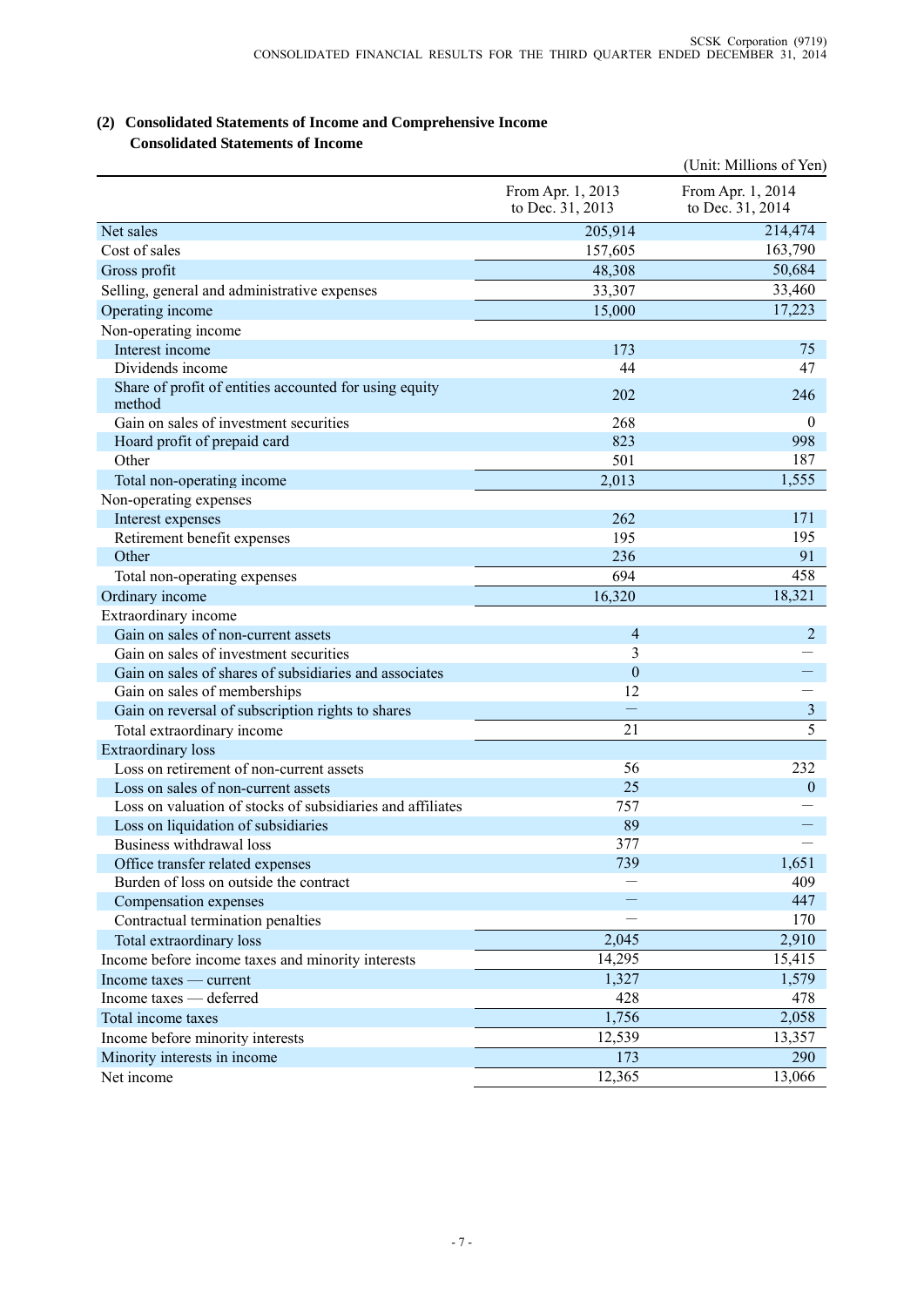# **Consolidated Statements of Comprehensive Income**

|                                                                                      |                                       | (Unit: Millions of Yen)               |
|--------------------------------------------------------------------------------------|---------------------------------------|---------------------------------------|
|                                                                                      | From Apr. 1, 2013<br>to Dec. 31, 2013 | From Apr. 1, 2014<br>to Dec. 31, 2014 |
| Income before minority interests                                                     | 12,539                                | 13,357                                |
| Other comprehensive income                                                           |                                       |                                       |
| Valuation difference on available-for-sale securities                                | 374                                   | 265                                   |
| Deferred gains or losses on hedges                                                   | 63                                    | 60                                    |
| Foreign currency translation adjustment                                              | 292                                   | 272                                   |
| Remeasurements of defined benefit plans, net of tax                                  |                                       | $-198$                                |
| Gain or loss on change in equity                                                     | 5                                     |                                       |
| Share of other comprehensive income of entities<br>accounted for using equity method | 42                                    | 21                                    |
| Total other comprehensive income                                                     | 777                                   | 422                                   |
| Comprehensive income                                                                 | 13,317                                | 13,780                                |
| Comprehensive income attributable to                                                 |                                       |                                       |
| Comprehensive income attributable to owners of the<br>parent                         | 13,139                                | 13,502                                |
| Comprehensive income attributable to minority interests                              | 178                                   | 277                                   |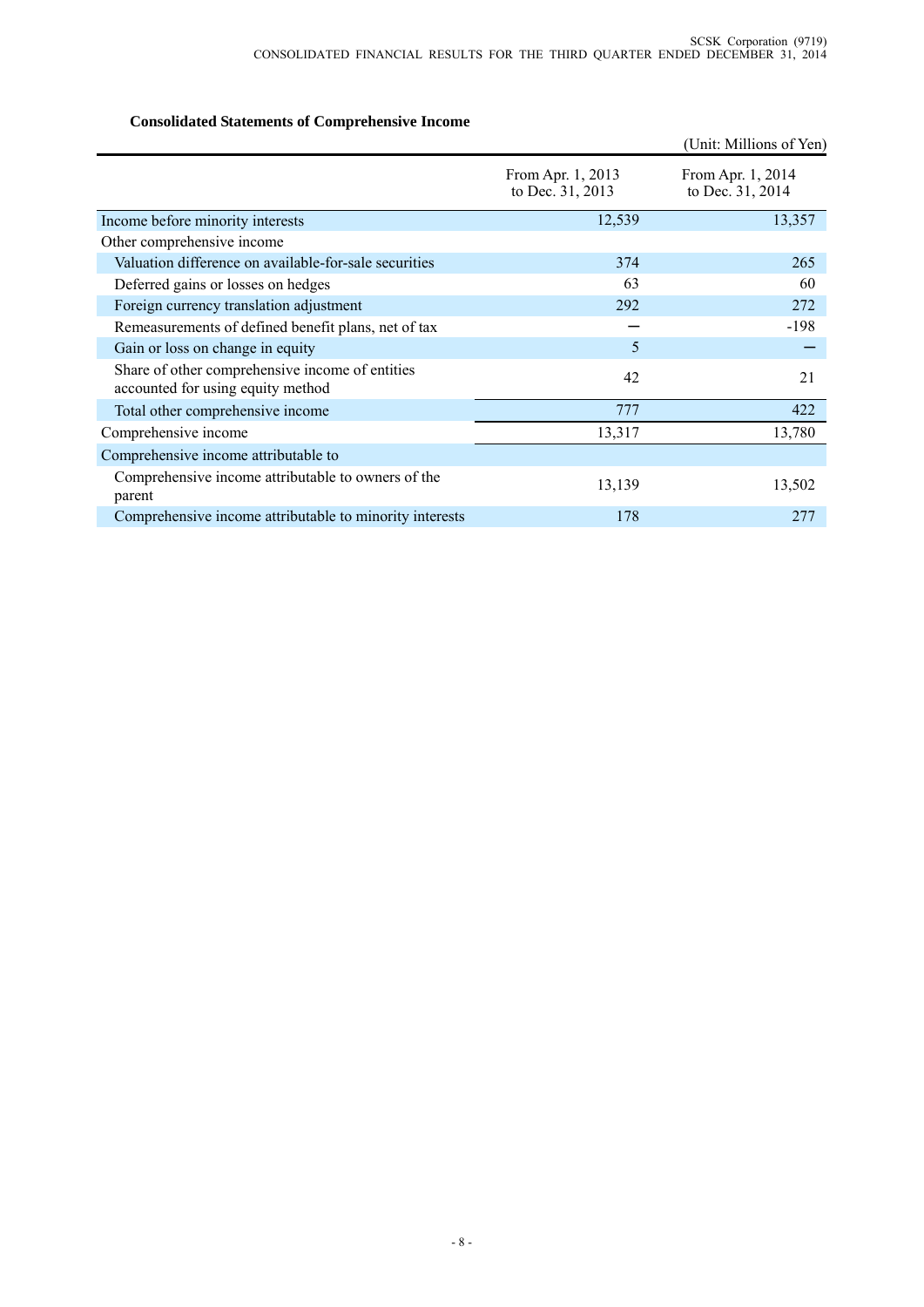## **(3) Consolidated Statements of Cash Flows**

|                                                                         |                                       | (Unit: Millions of Yen)               |
|-------------------------------------------------------------------------|---------------------------------------|---------------------------------------|
|                                                                         | From Apr. 1, 2013<br>to Dec. 31, 2013 | From Apr. 1, 2014<br>to Dec. 31, 2014 |
| Cash flows from operating activities                                    |                                       |                                       |
| Income before income taxes and minority interests                       | 14,295                                | 15,415                                |
| Depreciation                                                            | 5,122                                 | 5,077                                 |
| Amortization of goodwill                                                | 72                                    | 66                                    |
| Increase (decrease) in allowance for doubtful accounts                  | $-112$                                | $-11$                                 |
| Increase (decrease) in provision for retirement benefits                | $-96$                                 |                                       |
| Increase (decrease) in net defined benefit liability                    |                                       | 42                                    |
| Decrease (increase) in prepaid pension costs                            | $-169$                                |                                       |
| Decrease (increase) in net defined benefit asset                        |                                       | $-805$                                |
| Loss on retirement of non-current assets                                | 56                                    | 232                                   |
| Loss(gain) on sales of non-current assets                               | 21                                    | $-2$                                  |
| Loss (gain) on valuation of investment securities                       | 44                                    |                                       |
| Loss (gain) on sales of investment securities                           | $-271$                                | $-0$                                  |
| Loss on valuation of shares of subsidiaries and associates              | 757                                   |                                       |
| Loss (gain) on sales of shares of subsidiaries and associates           | $-0$                                  |                                       |
| Share of (profit) loss of entities accounted for using equity<br>method | $-202$                                | $-246$                                |
| Interest and dividend income                                            | $-218$                                | $-122$                                |
| Interest expenses paid on loans and bonds                               | 262                                   | 171                                   |
| Loss (gain) on investments in partnership                               | $-198$                                | $-49$                                 |
| Decrease (increase) in investment securities for sale                   | $-3,141$                              | 3,404                                 |
| Decrease (increase) in notes and accounts receivable-trade              | 11,096                                | 10,926                                |
| Decrease (increase) in inventories                                      | $-4,319$                              | $-4,262$                              |
| Increase (decrease) in notes and accounts payable-trade                 | $-4,207$                              | $-3,441$                              |
| Increase (decrease) in deposits received of prepaid cards               | 4,004                                 | 4,317                                 |
| Directors' bonus payments                                               | $-123$                                | $-139$                                |
| Other, net                                                              | $-247$                                | $-8,469$                              |
| Subtotal                                                                | 22,425                                | 22,103                                |
| Interest and dividends income received                                  | 448                                   | 250                                   |
| Interest expenses paid                                                  | $-264$                                | $-172$                                |
| Compensation expenses paid                                              |                                       | $-361$                                |
| Income taxes (paid) refund                                              | $-798$                                | $-3,263$                              |
| Net cash provided by (used in) operating activities                     | 21,811                                | 18,556                                |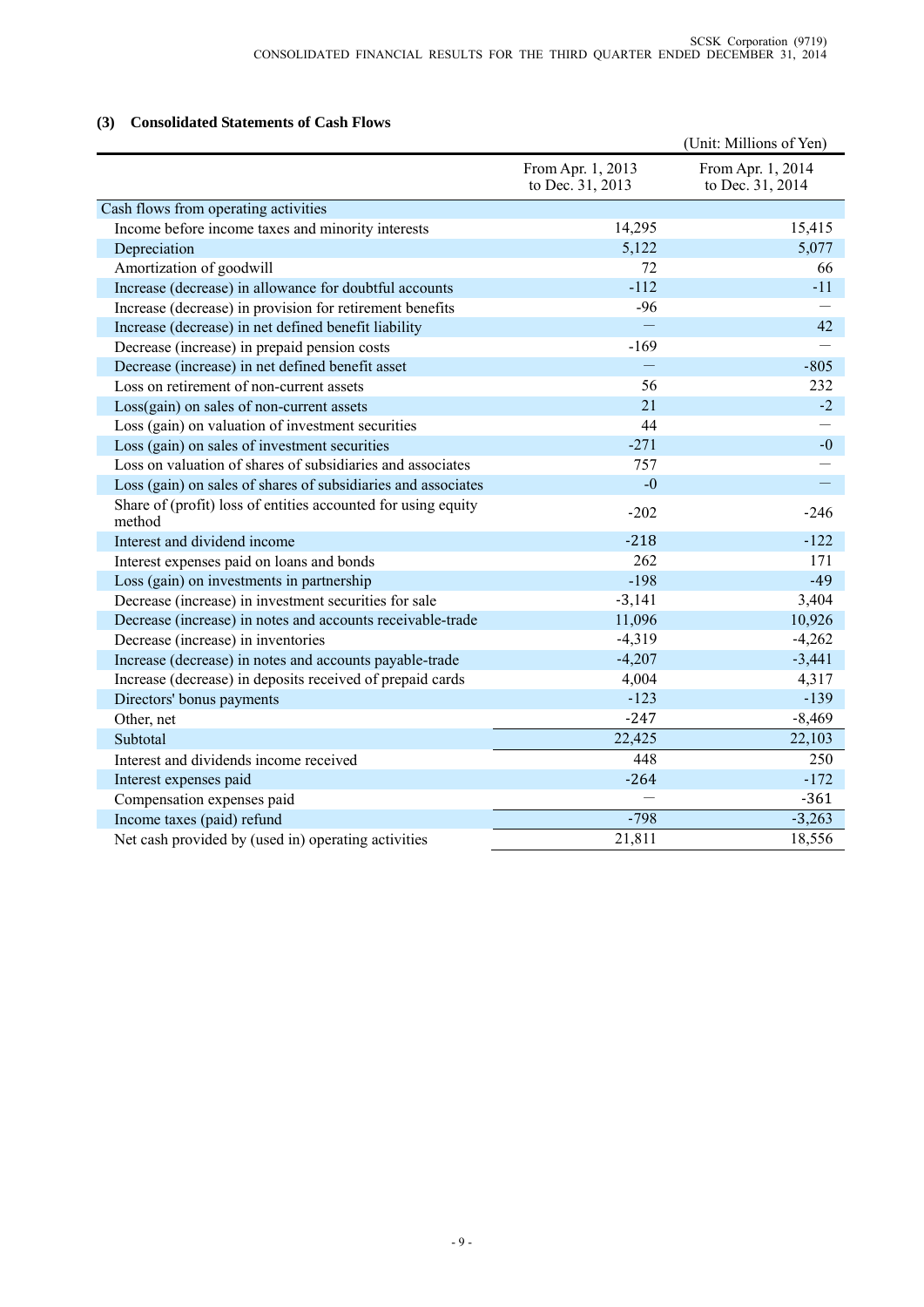|                                                                                                      |                                       | (Unit: Millions of Yen)               |
|------------------------------------------------------------------------------------------------------|---------------------------------------|---------------------------------------|
|                                                                                                      | From Apr. 1, 2013<br>to Dec. 31, 2013 | From Apr. 1, 2014<br>to Dec. 31, 2014 |
| Cash flows from investing activities                                                                 |                                       |                                       |
| Payments of deposit                                                                                  |                                       | $-326$                                |
| Proceeds from withdrawal deposit                                                                     | $\equiv$                              | 10,000                                |
| Purchase of securities                                                                               | $-2,599$                              | $-2,400$                              |
| Proceeds from sales and redemption of securities                                                     | 2,728                                 | 2,300                                 |
| Purchase of property, plant and equipment                                                            | $-5,935$                              | $-5,772$                              |
| Proceeds from sales of property, plant and equipment                                                 | 6                                     | 9                                     |
| Purchase of intangible assets                                                                        | $-1,176$                              | $-1,945$                              |
| Purchase of investment securities                                                                    | $-993$                                | $-4$                                  |
| Proceeds from sales and redemption of investment<br>securities                                       | 851                                   | $\boldsymbol{0}$                      |
| Proceeds from purchase of stock of subsidiaries with<br>change of scope of consolidation             |                                       | 421                                   |
| Collection of short-term loans receivable                                                            | 102                                   | 4                                     |
| Proceeds from withdrawal of investments in partnership                                               | 471                                   | 156                                   |
| Payments for lease and guarantee deposits                                                            | $-428$                                | $-181$                                |
| Proceeds from collection of lease and guarantee deposits                                             | 514                                   | 191                                   |
| Payments for asset retirement obligations                                                            | $-14$                                 |                                       |
| Other, net                                                                                           | 25                                    | $-199$                                |
| Net cash provided by (used in) investing activities                                                  | $-6,447$                              | 2,253                                 |
| Cash flows from financing activities                                                                 |                                       |                                       |
| Increase in short-term loans payable                                                                 | 17,000                                | 7,500                                 |
| Decrease in short-term loans payable                                                                 |                                       | $-14,500$                             |
| Proceeds from long-term loans payable                                                                |                                       | 5,000                                 |
| Repayments of long-term loans payable                                                                | $-7,500$                              |                                       |
| Redemption of bonds                                                                                  | $-35,000$                             |                                       |
| Repayments of lease obligations                                                                      | $-1,435$                              | $-1,180$                              |
| Purchase of treasury shares                                                                          | $-20$                                 | $-15$                                 |
| Proceeds from sales of treasury shares                                                               | 98                                    | 20                                    |
| Cash dividends paid                                                                                  | $-3,949$                              | $-4,679$                              |
| Cash dividends paid to minority shareholders                                                         | $-101$                                | $-176$                                |
| Net cash provided by (used in) financing activities                                                  | $-30,908$                             | $-8,031$                              |
| Effect of exchange rate change on cash and cash equivalents                                          | 229                                   | 122                                   |
| Net increase (decrease) in cash and cash equivalents                                                 | $-15,315$                             | 12,900                                |
| Cash and cash equivalents at beginning of period                                                     | 83,247                                | 59,004                                |
| Decrease in cash and cash equivalents resulting from<br>exclusion of subsidiaries from consolidation | $-146$                                |                                       |
| Cash and cash equivalents at end of period                                                           | 67,786                                | 71,905                                |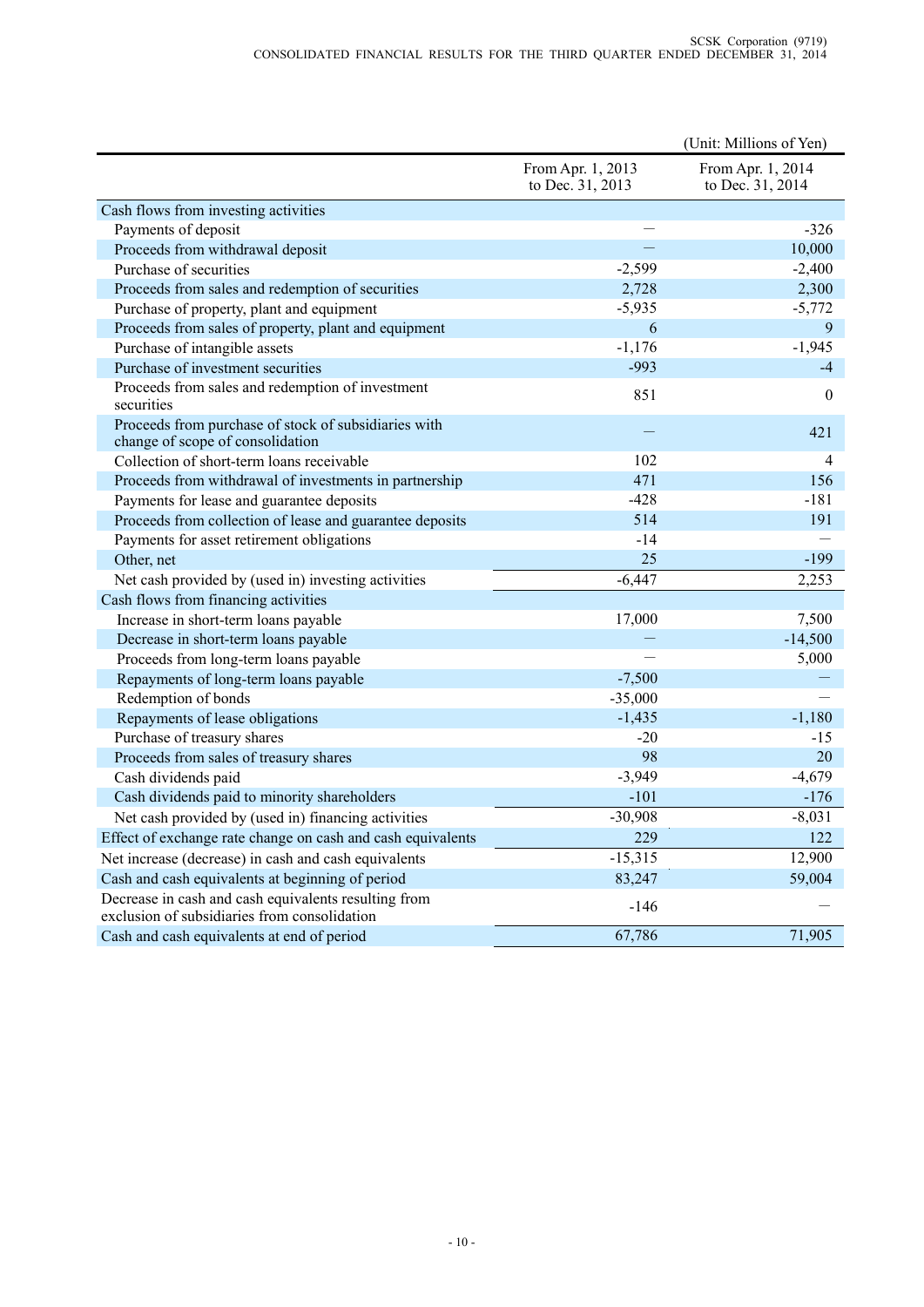## **(4) Notes regarding Consolidated Financial Results for the interim period ended September 30, 2014 (Notes regarding the Premise of a Going Concern)**

No applicable items.

## **(Notes concerning significant changes in shareholders' equity)**

No applicable items.

## **(Segment Information)**

I. Nine-month period of fiscal year ending March 31, 2014 (April 1, 2013 to December 31, 2013)

1) Information on Sales, Income (Loss) by Reported Segment

| (Unit: Millions of Yen) |
|-------------------------|
|                         |

|                                            | Industrial<br>Systems<br><b>Business</b> | Financial<br>Systems<br><b>Business</b> | Global<br>Systems<br><b>Business</b> | <b>Business</b><br>Solutions | <b>Business</b><br>Services | IT<br>Management | <b>IT Platform</b><br>Solutions | Prepaid Card<br><b>Business</b> |
|--------------------------------------------|------------------------------------------|-----------------------------------------|--------------------------------------|------------------------------|-----------------------------|------------------|---------------------------------|---------------------------------|
| Sales                                      |                                          |                                         |                                      |                              |                             |                  |                                 |                                 |
| (1) Outside customers                      | 50,048                                   | 40,490                                  | 10,056                               | 11,957                       | 23,747                      | 27,537           | 39,229                          | 2,259                           |
| Inter-segment sales or<br>(2)<br>transfers | 1,317                                    | 272                                     | 1,770                                | 1,374                        | 1,172                       | 6,770            | 4,536                           | 72                              |
| Total                                      | 51,365                                   | 40,762                                  | 11,827                               | 13,332                       | 24,920                      | 34,307           | 43,766                          | 2,331                           |
| Segment income (loss)                      | 3,064                                    | 3,897                                   | 1,433                                | 1,169                        | 1,183                       | 2,481            | 2,236                           | 123                             |

|                                            | Others | Total   | Adjustments<br>(Note 1) | Amounts<br>Reported in the<br>Consolidated<br>Financial<br><b>Statements</b><br>(Note 2) |
|--------------------------------------------|--------|---------|-------------------------|------------------------------------------------------------------------------------------|
| Sales                                      |        |         |                         |                                                                                          |
| (1) Outside customers                      | 586    | 205,914 |                         | 205,914                                                                                  |
| Inter-segment sales or<br>(2)<br>transfers | 1,991  | 19,277  | $-19,277$               |                                                                                          |
| Total                                      | 2,578  | 225,191 | $-19,277$               | 205,914                                                                                  |
| Segment income (loss)                      | 153    | 15,743  | $-742$                  | 15,000                                                                                   |

Notes: Adjustments are as follows:

1. The adjustment loss of ¥742 million to segment income (loss) represent general corporate expenses that have not been allocated to the reported segments.

2. Segment income (loss) has been reconciled to operating income in the consolidated income statement.